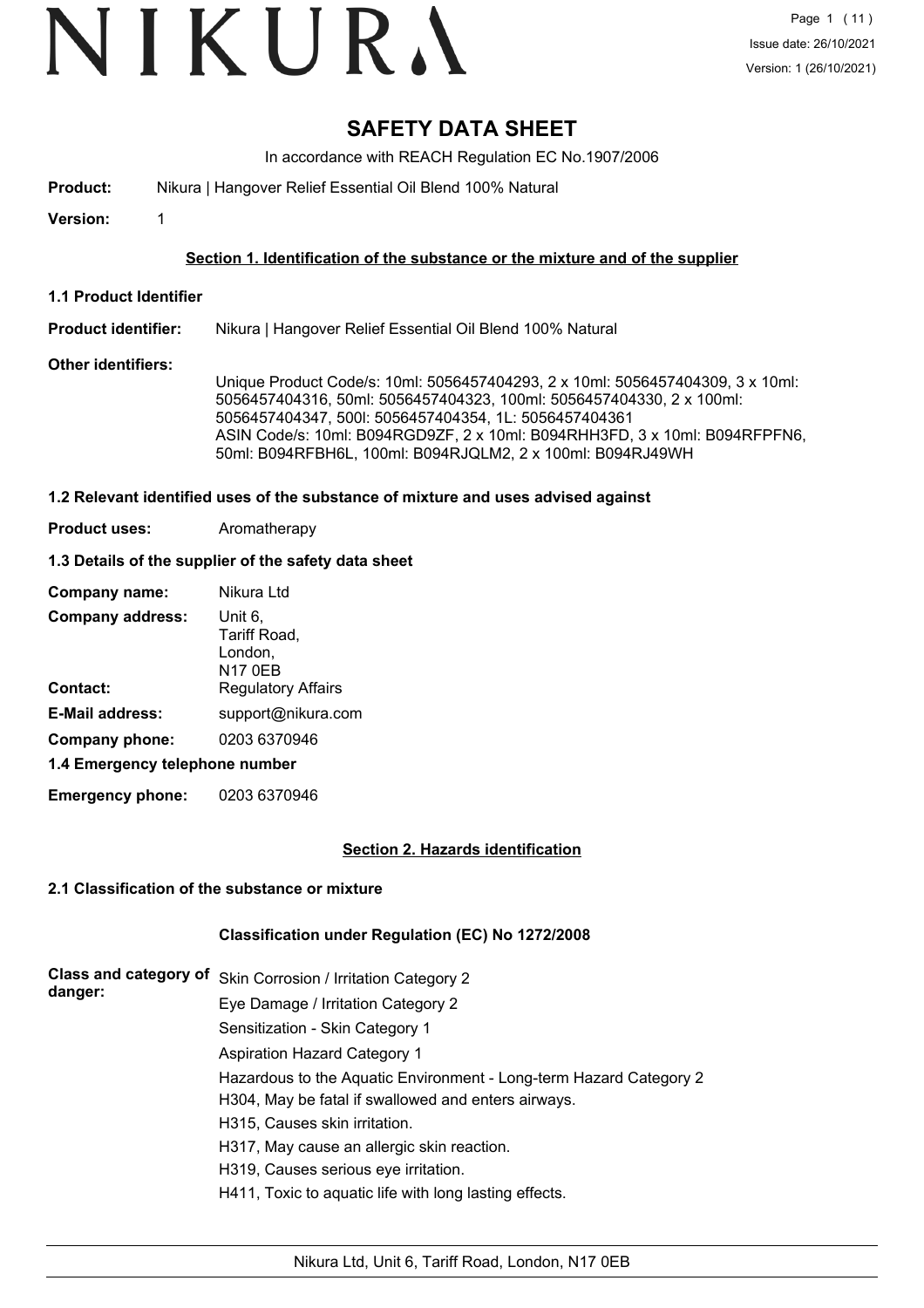### **SAFETY DATA SHEET**

In accordance with REACH Regulation EC No.1907/2006

**Product:** Nikura | Hangover Relief Essential Oil Blend 100% Natural

**Version:** 1

- 
- **2.2 Label elements**

|                                     | Classification under Regulation (EC) No 1272/2008                                                                                                                                                                                                                                                                                                                                                                                                                                                                                                                                                                                                                                                                                                                                                                                                                                                                                                                                                                                |
|-------------------------------------|----------------------------------------------------------------------------------------------------------------------------------------------------------------------------------------------------------------------------------------------------------------------------------------------------------------------------------------------------------------------------------------------------------------------------------------------------------------------------------------------------------------------------------------------------------------------------------------------------------------------------------------------------------------------------------------------------------------------------------------------------------------------------------------------------------------------------------------------------------------------------------------------------------------------------------------------------------------------------------------------------------------------------------|
| Signal word:                        | Danger                                                                                                                                                                                                                                                                                                                                                                                                                                                                                                                                                                                                                                                                                                                                                                                                                                                                                                                                                                                                                           |
| <b>Hazard statements:</b>           | H304, May be fatal if swallowed and enters airways.<br>H315, Causes skin irritation.<br>H317, May cause an allergic skin reaction.<br>H319, Causes serious eye irritation.<br>H411, Toxic to aquatic life with long lasting effects.                                                                                                                                                                                                                                                                                                                                                                                                                                                                                                                                                                                                                                                                                                                                                                                             |
| <b>Supplemental</b><br>Information: | EUH208, Contains 1-Octen-3-yl acetate, Citronellal, Eucalyptol, Geranial, Geraniol, Geranyl<br>acetate, Neral, Nerol, Neryl acetate, alpha-Pinene, beta-Pinene, d,l-Isomenthone, delta-3-<br>Carene, dl-Limonene, I-. B.-Bisabolene, I-Limonene, trans-Nerolidol. May produce an allergic<br>reaction.                                                                                                                                                                                                                                                                                                                                                                                                                                                                                                                                                                                                                                                                                                                           |
| <b>Precautionary</b><br>statements: | P261, Avoid breathing vapour or dust.<br>P264, Wash hands and other contacted skin thoroughly after handling.<br>P272, Contaminated work clothing should not be allowed out of the workplace.<br>P273, Avoid release to the environment.<br>P280, Wear protective gloves/eye protection/face protection.<br>P301/310, IF SWALLOWED: Immediately call a POISON CENTER or doctor/physician.<br>P302/352, IF ON SKIN: Wash with plenty of soap and water.<br>P305/351/338, IF IN EYES: Rinse cautiously with water for several minutes. Remove contact<br>lenses, if present and easy to do. Continue rinsing.<br>P331, Do not induce vomiting.<br>P333/313, If skin irritation or rash occurs: Get medical advice/attention.<br>P337/313, If eye irritation persists: Get medical advice/attention.<br>P362, Take off contaminated clothing and wash before reuse.<br>P391, Collect spillage.<br>P405, Store locked up.<br>P501, Dispose of contents/container to approved disposal site, in accordance with local<br>regulations. |
| Pictograms:                         |                                                                                                                                                                                                                                                                                                                                                                                                                                                                                                                                                                                                                                                                                                                                                                                                                                                                                                                                                                                                                                  |
| 2.3 Other hazards                   |                                                                                                                                                                                                                                                                                                                                                                                                                                                                                                                                                                                                                                                                                                                                                                                                                                                                                                                                                                                                                                  |
| Other hazards:                      | None                                                                                                                                                                                                                                                                                                                                                                                                                                                                                                                                                                                                                                                                                                                                                                                                                                                                                                                                                                                                                             |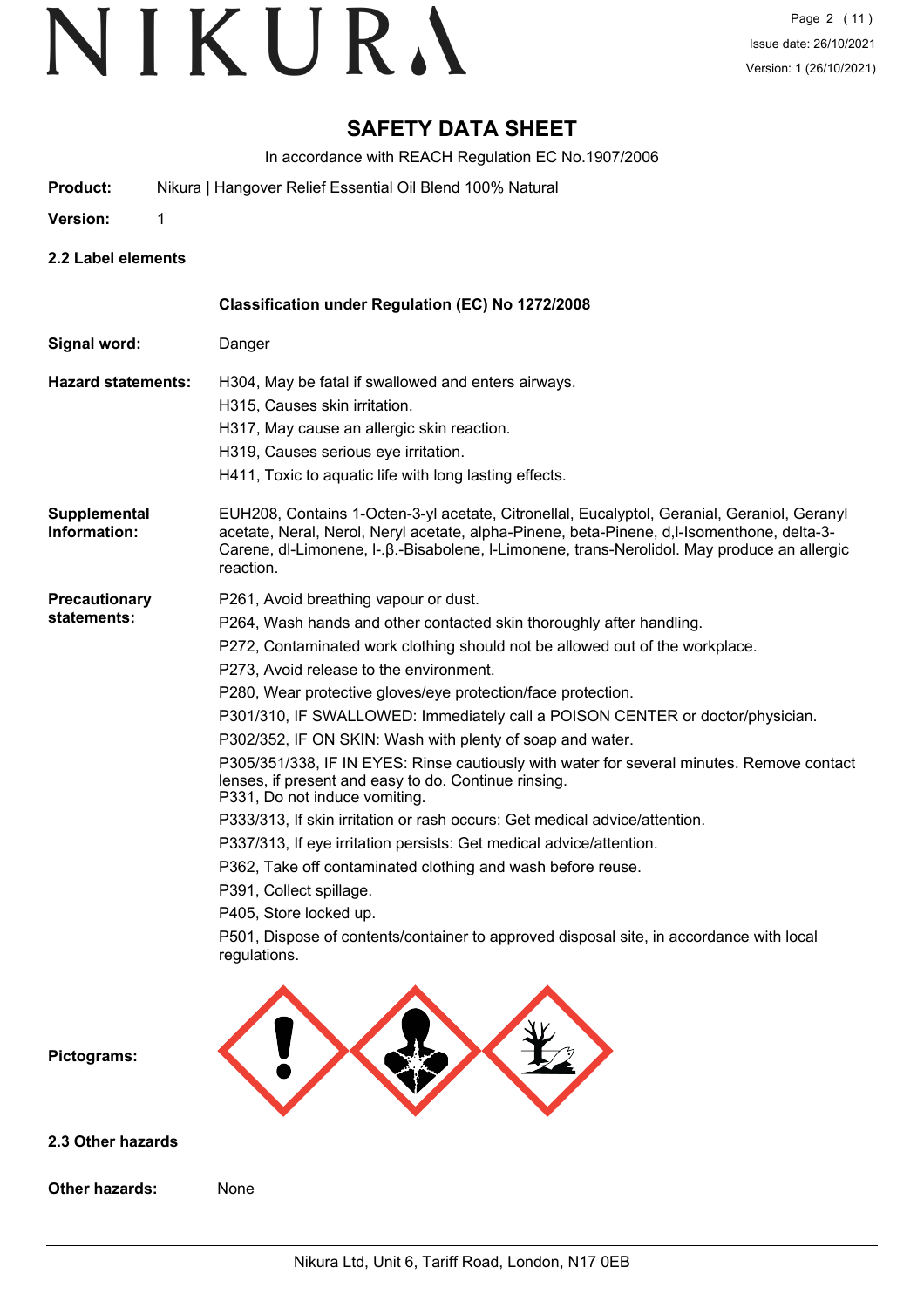### **SAFETY DATA SHEET**

In accordance with REACH Regulation EC No.1907/2006

| <b>Product:</b> | Nikura   Hangover Relief Essential Oil Blend 100% Natural |  |
|-----------------|-----------------------------------------------------------|--|
| $V$ cucicu.     |                                                           |  |

**Version:** 1

#### **Section 3. Composition / information on ingredients**

### **3.2 Mixtures**

#### **Contains:**

| <b>Name</b>         | <b>CAS</b> | EC        | <b>REACH Registration</b><br>No. | %           | <b>Classification for</b><br>(CLP) 1272/2008                                                                                                             |
|---------------------|------------|-----------|----------------------------------|-------------|----------------------------------------------------------------------------------------------------------------------------------------------------------|
| Linalyl acetate     | 115-95-7   | 204-116-4 |                                  | 20-<50%     | Skin Irrit, 2-Skin Sens.<br>1B;H315-H317 -                                                                                                               |
| Linalool            | 78-70-6    | 201-134-4 |                                  | 10-<20%     | Skin Irrit. 2-Eye Irrit. 2-<br>Skin Sens. 1B;H315-<br>H317-H319,-                                                                                        |
| l-Menthol           | 2216-51-5  | 218-690-9 |                                  | $5 - 10%$   | Skin Irrit. 2; H315,-                                                                                                                                    |
| Camphene            | 79-92-5    | 201-234-8 |                                  | 1-<5%       | Flam. Lig. 3-Flam. Sol.<br>2-Aquatic Acute 1-<br>Aquatic Chronic 1;<br>H226-H228-H410,-                                                                  |
| beta-Caryophyllene  | 87-44-5    | 201-746-1 |                                  | 1-<5%       | Skin Sens. 1B-Asp.<br>Tox 1-Aquatic Chronic<br>4;H304-H317-H413,-                                                                                        |
| cis-beta-Ocimene    | 3338-55-4  | 222-081-3 |                                  | 1-<5%       | Flam. Liq. 3-Skin Irrit.<br>2-Asp. Tox 1-Aquatic<br>Acute 1-Aquatic<br>Chronic 2; H226-H304-<br>H315-H400-H411,-                                         |
| I-Menthone          | 14073-97-3 | 237-926-1 |                                  | 1-<5%       | Acute Tox. 4-Skin Irrit.<br>2-Skin Sens. 1B-<br>Aquatic Chronic 3;<br>H302-H315-H317-<br>$H412. -$                                                       |
| Eucalyptol          | 470-82-6   | 207-431-5 |                                  | $1 - 5%$    | Flam. Liq. 3-Skin Sens.<br>1B;H226-H317,-                                                                                                                |
| Ι-.β.-Bisabolene    | 495-61-4   |           |                                  | 1-<5%       | Acute Tox. 4-Skin Irrit.<br>2-Skin Sens. 1B-Asp.<br>Tox 1-Aquatic Chronic<br>2;H304-H315-H317-<br>H332-H411,-                                            |
| ltrans beta-Ocimene | 3779-61-1  |           |                                  | 1-<5%       | Skin Irrit. 2-Aquatic<br>Acute 1-Aquatic<br>Chronic 2; H315-H400-<br>$H411 -$                                                                            |
| Terpinen-4-ol       | 562-74-3   | 209-235-5 |                                  | 1-<5%       | Acute Tox. 4-Acute<br>Tox. 4-Skin Irrit. 2-<br>STOT SE 3:H302-<br>H315-H332-H336,-                                                                       |
| alpha-Pinene        | 80-56-8    | 201-291-9 |                                  | $0.1 - 1\%$ | Flam. Liq. 3-Acute Tox.<br>4-Skin Irrit. 2-Skin<br>Sens. 1B-Asp. Tox 1-<br>Aquatic Acute 1-<br>Aquatic Chronic 1;<br>H226-H302-H304-<br>H315-H317-H410,- |
| Myrcene             | 123-35-3   | 204-622-5 |                                  | $0.1 - 1%$  | Flam. Liq. 3-Skin Irrit.<br>2-Eye Irrit. 2-Asp. Tox<br>1-Aquatic Acute 1-<br>Aquatic Chronic 2;<br>H226-H304-H315-<br>H319-H400-H411,-                   |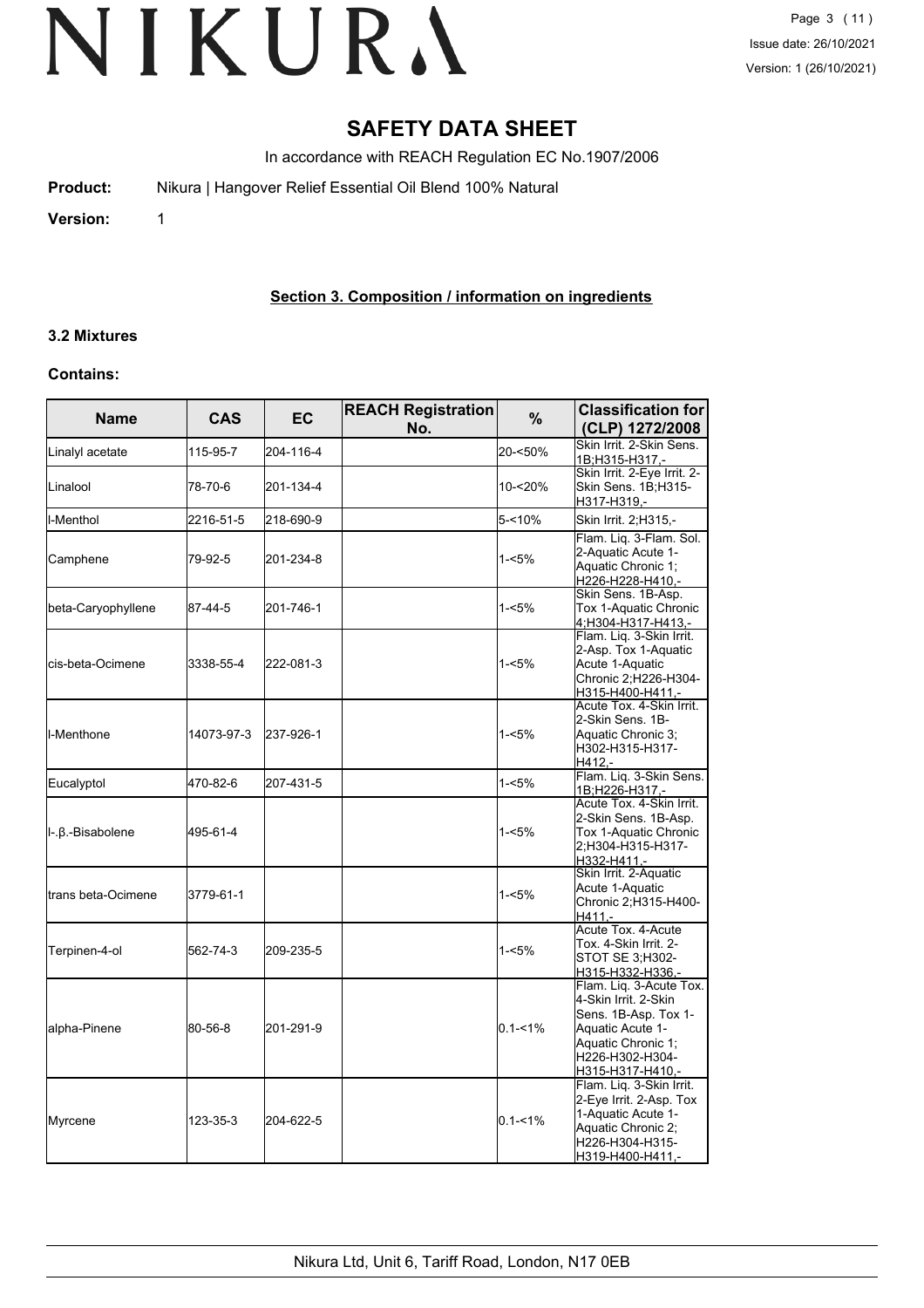### **SAFETY DATA SHEET**

In accordance with REACH Regulation EC No.1907/2006

**Product:** Nikura | Hangover Relief Essential Oil Blend 100% Natural

#### **Version:** 1

| <b>I</b> I-Limonene  | 5989-54-8  | 227-815-6 | $0.1 - 1\%$ | Flam. Liq. 3-Skin Irrit.<br>2-Skin Sens. 1B-Asp.<br>Tox 1-Aquatic Acute 1-<br>Aquatic Chronic 3;<br>H226-H304-H315-<br>H317-H400-H412,-               |
|----------------------|------------|-----------|-------------|-------------------------------------------------------------------------------------------------------------------------------------------------------|
| 1-Octen-3-yl acetate | 2442-10-6  | 219-474-7 | $0.1 - 1\%$ | Acute Tox. 4-Skin<br>Sens. 1B;H302-H317,-                                                                                                             |
| Geranyl acetate      | 105-87-3   | 203-341-5 | $0.1 - 1\%$ | Skin Irrit. 2-Skin Sens.<br>1B-Aquatic Chronic 3;<br>H315-H317-H412.-                                                                                 |
| lGeranial            | 141-27-5   | 205-476-5 | $0.1 - 1\%$ | Skin Irrit. 2-Eye Irrit. 2-<br>Skin Sens. 1B;H315-<br>H317-H319,-                                                                                     |
| <b>I</b> Neral       | 106-26-3   | 203-379-2 | $0.1 - 1\%$ | Skin Irrit. 2-Eye Irrit. 2-<br>Skin Sens. 1B;H315-<br>H317-H319,-                                                                                     |
| d,l-Isomenthone      | 491-07-6   | 207-727-4 | $0.1 - 1\%$ | Skin Irrit. 2-Skin Sens.<br>1B;H315-H317,-                                                                                                            |
| <b>I</b> beta-Pinene | 127-91-3   | 204-872-5 | $0.1 - 1\%$ | Flam. Liq. 3-Skin Irrit.<br>2-Skin Sens. 1B-Asp.<br>Tox 1-Aquatic Acute 1-<br>Aquatic Chronic 1;<br>H226-H304-H315-<br>H317-H410,-                    |
| Camphor              | 76-22-2    | 200-945-0 | $0.1 - 1\%$ | Flam. Sol. 2-Acute Tox.<br>4-Acute Tox. 4-Skin<br>Irrit. 2-Eye Dam. 1-<br>STOT SE 2-Aquatic<br>Chronic 2;H228-H302-<br>H315-H318-H332-<br>H371-H411,- |
| <b>Geraniol</b>      | 106-24-1   | 203-377-1 | $0.1 - 1\%$ | Skin Irrit. 2-Eye Dam.<br>1-Skin Sens. 1; H315-<br>H317-H318,-                                                                                        |
| alpha-Phellandrene   | 99-83-2    | 202-792-5 | $0.1 - 1\%$ | Flam. Liq. 3-Asp. Tox<br>1-Aquatic Acute 1-<br>Aquatic Chronic 1;<br>H226-H304-H410,-                                                                 |
| <b>I</b> dl-Limonene | 138-86-3   | 205-341-0 | $0.1 - 1\%$ | Flam. Liq. 3-Skin Irrit.<br>2-Skin Sens. 1B-Asp.<br>Tox 1-Aquatic Acute 1-<br>Aquatic Chronic 3;<br>H226-H304-H315-<br>H317-H400-H412.-               |
| 2-Undecanone         | 112-12-9   | 203-937-5 | $0.1 - 1\%$ | Aquatic Acute 1-<br>Aquatic Chronic 3;<br>H400-H412,-                                                                                                 |
| trans-Nerolidol      | 40716-66-3 | 255-053-4 | $0.1 - 1\%$ | Skin Sens. 1B-Aquatic<br>Acute 1-Aquatic<br>Chronic 1; H317-H410,-                                                                                    |
| Neryl acetate        | 141-12-8   | 205-459-2 | $0.1 - 1\%$ | Skin Sens. 1B;H317,-                                                                                                                                  |
| Nerol                | 106-25-2   | 203-378-7 | $0.1 - 1\%$ | Skin Irrit. 2-Eye Irrit. 2-<br>Skin Sens. 1B;H315-<br>H317-H319,-                                                                                     |
| p-Cymene             | 99-87-6    | 202-796-7 | $0.1 - 1\%$ | Flam. Liq. 3-Repr. 2-<br>Asp. Tox 1-Aquatic<br>Chronic 2;H226-H304-<br>H361-H411.-                                                                    |
| ldelta-3-Carene      | 13466-78-9 | 236-719-3 | $0.1 - 1\%$ | Flam. Liq. 3-Acute Tox.<br>4-Skin Irrit. 2-Skin<br>Sens. 1-Asp. Tox 1-<br>Aquatic Chronic 2;<br>H226-H304-H315-<br>H317-H332-H411,-                   |
| Citronellal          | 106-23-0   | 203-376-6 | $0.1 - 1\%$ | Skin Irrit. 2-Eye Irrit. 2-<br>Skin Sens. 1B;H315-<br>H317-H319,-                                                                                     |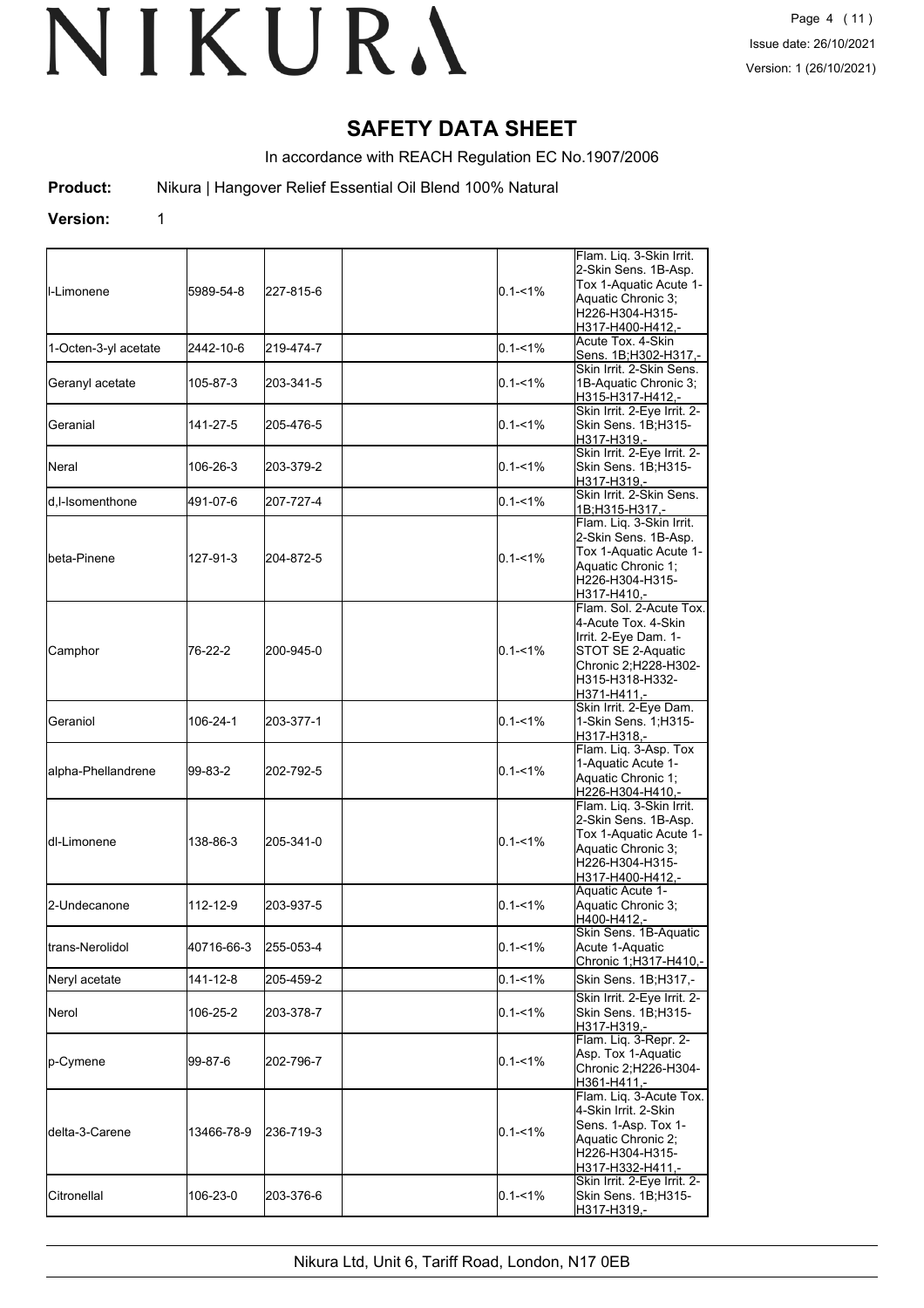# VIKURA

### **SAFETY DATA SHEET**

In accordance with REACH Regulation EC No.1907/2006

**Product:** Nikura | Hangover Relief Essential Oil Blend 100% Natural

**Version:** 1

### **Substances with Community workplace exposure limits:**

Not Applicable

**Substances that are persistent, bioaccumulative and toxic or very persistent and very bioaccumulative, greater than 0.1%:**

Not Applicable

#### **Section 4. First-aid measures**

#### **4.1 Description of first aid measures**

**Inhalation:** Remove from exposure site to fresh air, keep at rest, and obtain medical attention. **Eye exposure:** IF IN EYES: Rinse cautiously with water for several minutes. Remove contact lenses, if present and easy to do. Continue rinsing. **Skin exposure:** IF ON SKIN: Wash with plenty of soap and water. **Ingestion:** IF SWALLOWED: Immediately call a POISON CENTER or doctor/physician.

#### **4.2 Most important symptoms and effects, both acute and delayed**

May be fatal if swallowed and enters airways.

Causes skin irritation.

May cause an allergic skin reaction.

Causes serious eye irritation.

#### **4.3 Indication of any immediate medical attention and special treatment needed**

None expected, see Section 4.1 for further information.

#### **SECTION 5: Firefighting measures**

#### **5.1 Extinguishing media**

Suitable media: Carbon dioxide, Dry chemical, Foam.

#### **5.2 Special hazards arising from the substance or mixture**

In case of fire, may be liberated: Carbon monoxide, Unidentified organic compounds.

#### **5.3 Advice for fire fighters:**

In case of insufficient ventilation, wear suitable respiratory equipment.

#### **Section 6. Accidental release measures**

#### **6.1 Personal precautions, protective equipment and emergency procedures:**

Avoid inhalation. Avoid contact with skin and eyes. See protective measures under Section 7 and 8.

Nikura Ltd, Unit 6, Tariff Road, London, N17 0EB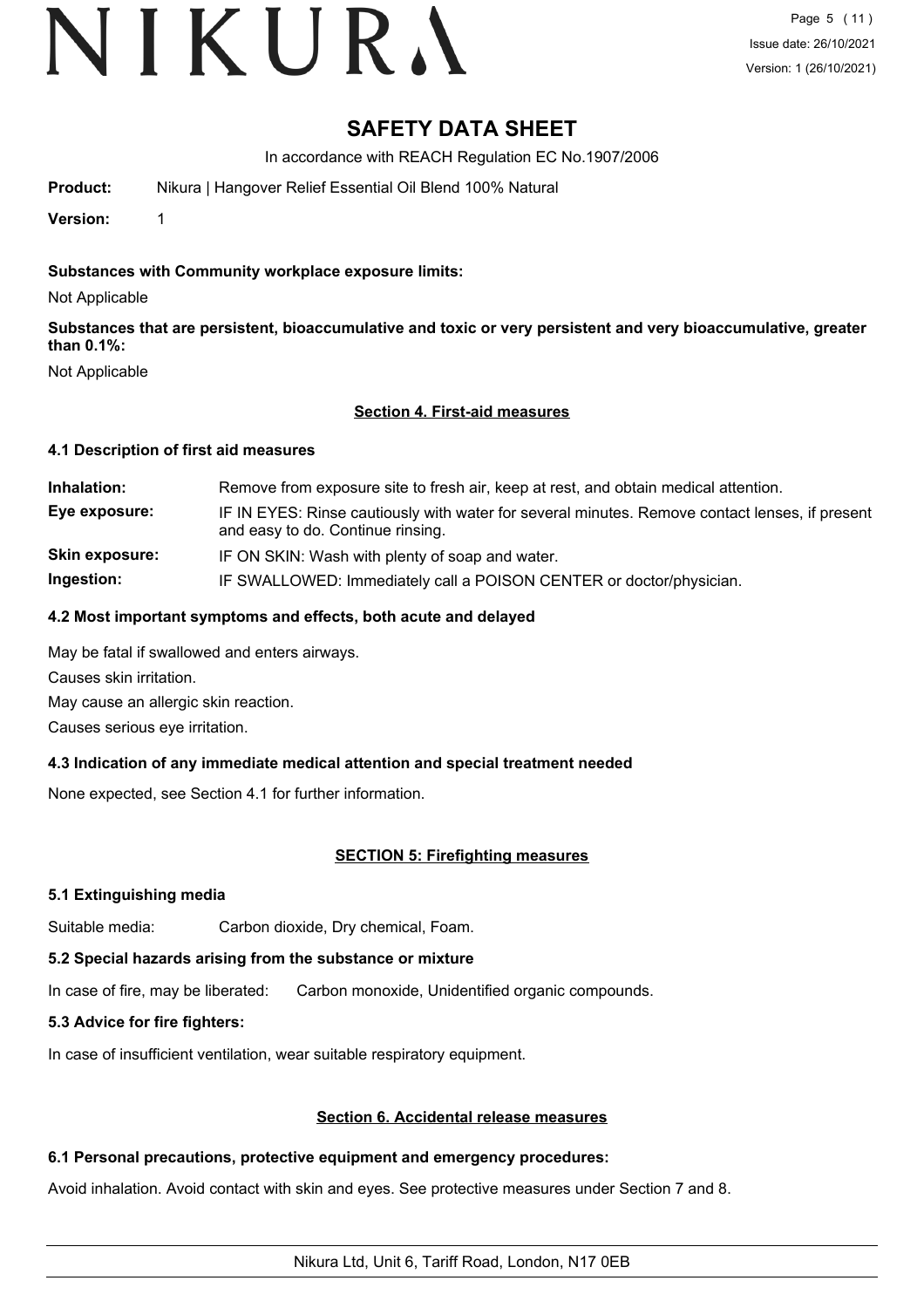# VIKURA

### **SAFETY DATA SHEET**

In accordance with REACH Regulation EC No.1907/2006

**Product:** Nikura | Hangover Relief Essential Oil Blend 100% Natural

**Version:** 1

#### **6.2 Environmental precautions:**

Keep away from drains, surface and ground water, and soil.

#### **6.3 Methods and material for containment and cleaning up:**

Remove ignition sources. Provide adequate ventilation. Avoid excessive inhalation of vapours. Contain spillage immediately by use of sand or inert powder. Dispose of according to local regulations.

#### **6.4 Reference to other sections:**

Also refer to sections 8 and 13.

#### **Section 7. Handling and storage**

#### **7.1 Precautions for safe handling:**

Keep away from heat, sparks, open flames and hot surfaces. - No smoking. Use personal protective equipment as required. Use in accordance with good manufacturing and industrial hygiene practices. Use in areas with adequate ventilation Do not eat, drink or smoke when using this product.

#### **7.2 Conditions for safe storage, including any incompatibilities:**

Store in a well-ventilated place. Keep container tightly closed. Keep cool. Ground/bond container and receiving equipment. Use explosion-proof electrical, ventilating and lighting equipment. Use only non-sparking tools. Take precautionary measures against static discharge.

#### **7.3 Specific end use(s):**

Aromatherapy: Use in accordance with good manufacturing and industrial hygiene practices.

#### **Section 8. Exposure controls/personal protection**

#### **8.1 Control parameters**

Workplace exposure limits: Not Applicable

#### **8.2 Exposure Controls**

#### **Eye / Skin Protection**

Wear protective gloves/eye protection/face protection

#### **Respiratory Protection**

Under normal conditions of use and where adequate ventilation is available to prevent build up of excessive vapour, this material should not require special engineering controls. However, in conditions of high or prolonged use, or high temperature or other conditions which increase exposure, the following engineering controls can be used to minimise exposure to personnel: a) Increase ventilation of the area with local exhaust ventilation. b) Personnel can use an approved, appropriately fitted respirator with organic vapour cartridge or canisters and particulate filters. c) Use closed systems for transferring and processing this material.

Also refer to Sections 2 and 7.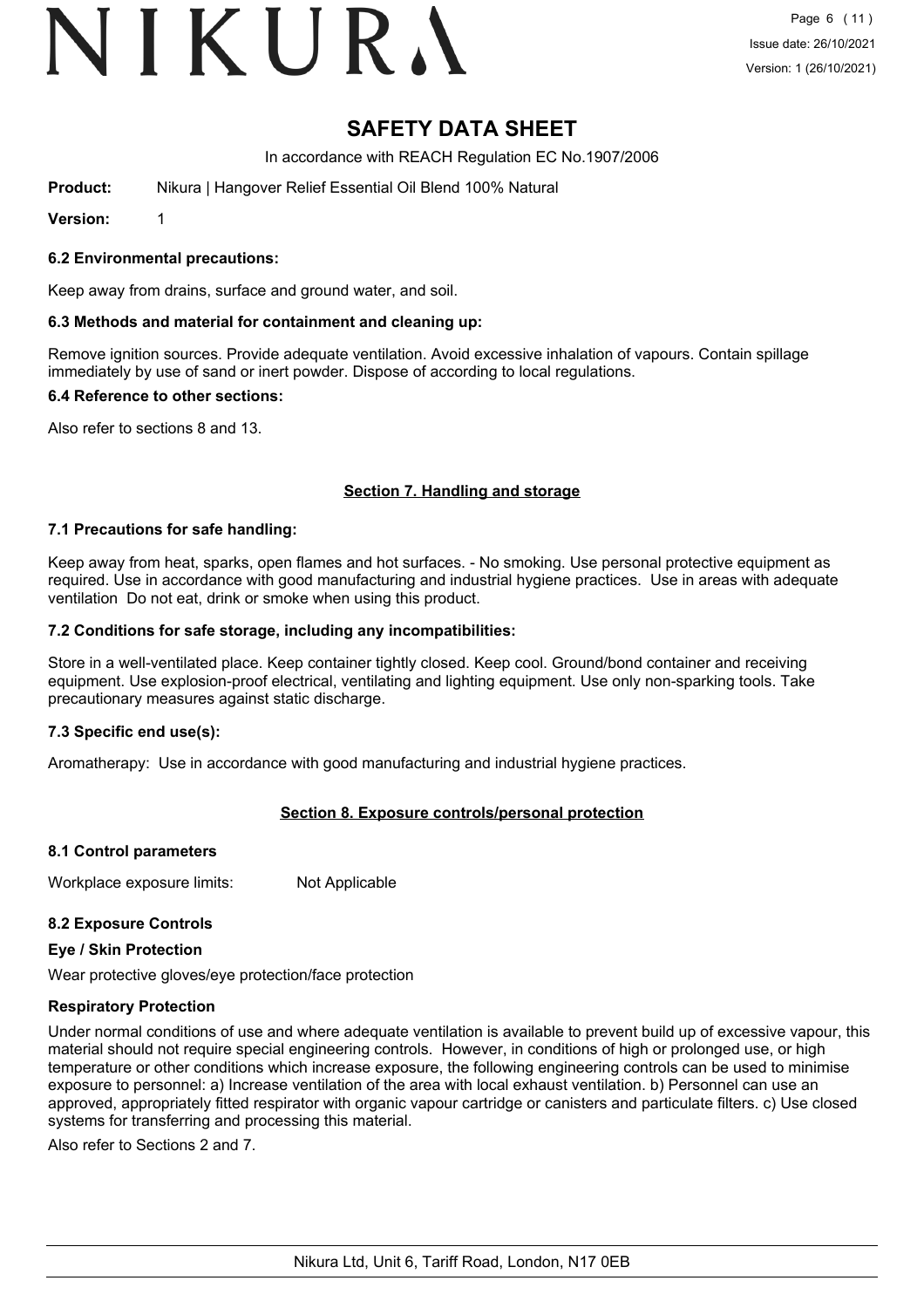### **SAFETY DATA SHEET**

In accordance with REACH Regulation EC No.1907/2006

**Product:** Nikura | Hangover Relief Essential Oil Blend 100% Natural

**Version:** 1

#### **Section 9. Physical and chemical properties**

#### **9.1 Information on basic physical and chemical properties**

| Appearance:                                   | Not determined                               |
|-----------------------------------------------|----------------------------------------------|
| Odour:                                        | Not determined                               |
| <b>Odour threshold:</b>                       | Not determined                               |
| pH:                                           | Not determined                               |
| Melting point / freezing point:               | Not determined                               |
| Initial boiling point / range:                | Not determined                               |
| Flash point:                                  | 66 °C                                        |
| <b>Evaporation rate:</b>                      | Not determined                               |
| Flammability (solid, gas):                    | Not determined                               |
| Upper/lower flammability or explosive limits: | Product does not present an explosion hazard |
| Vapour pressure:                              | Not determined                               |
| <b>Vapour density:</b>                        | Not determined                               |
| <b>Relative density:</b>                      | Not determined                               |
| Solubility(ies):                              | Not determined                               |
| Partition coefficient: n-octanol/water:       | Not determined                               |
| Auto-ignition temperature:                    | Not determined                               |
| <b>Decomposition temperature:</b>             | Not determined                               |
| <b>Viscosity:</b>                             | Not determined                               |
| <b>Explosive properties:</b>                  | Not expected                                 |
| <b>Oxidising properties:</b>                  | Not expected                                 |
|                                               |                                              |

**9.2 Other information:** None available

#### **Section 10. Stability and reactivity**

#### **10.1 Reactivity:**

Presents no significant reactivity hazard, by itself or in contact with water.

#### **10.2 Chemical stability:**

Good stability under normal storage conditions.

#### **10.3 Possibility of hazardous reactions:**

Not expected under normal conditions of use.

#### **10.4 Conditions to avoid:**

Avoid extreme heat.

#### **10.5 Incompatible materials:**

Avoid contact with strong acids, alkalis or oxidising agents.

Nikura Ltd, Unit 6, Tariff Road, London, N17 0EB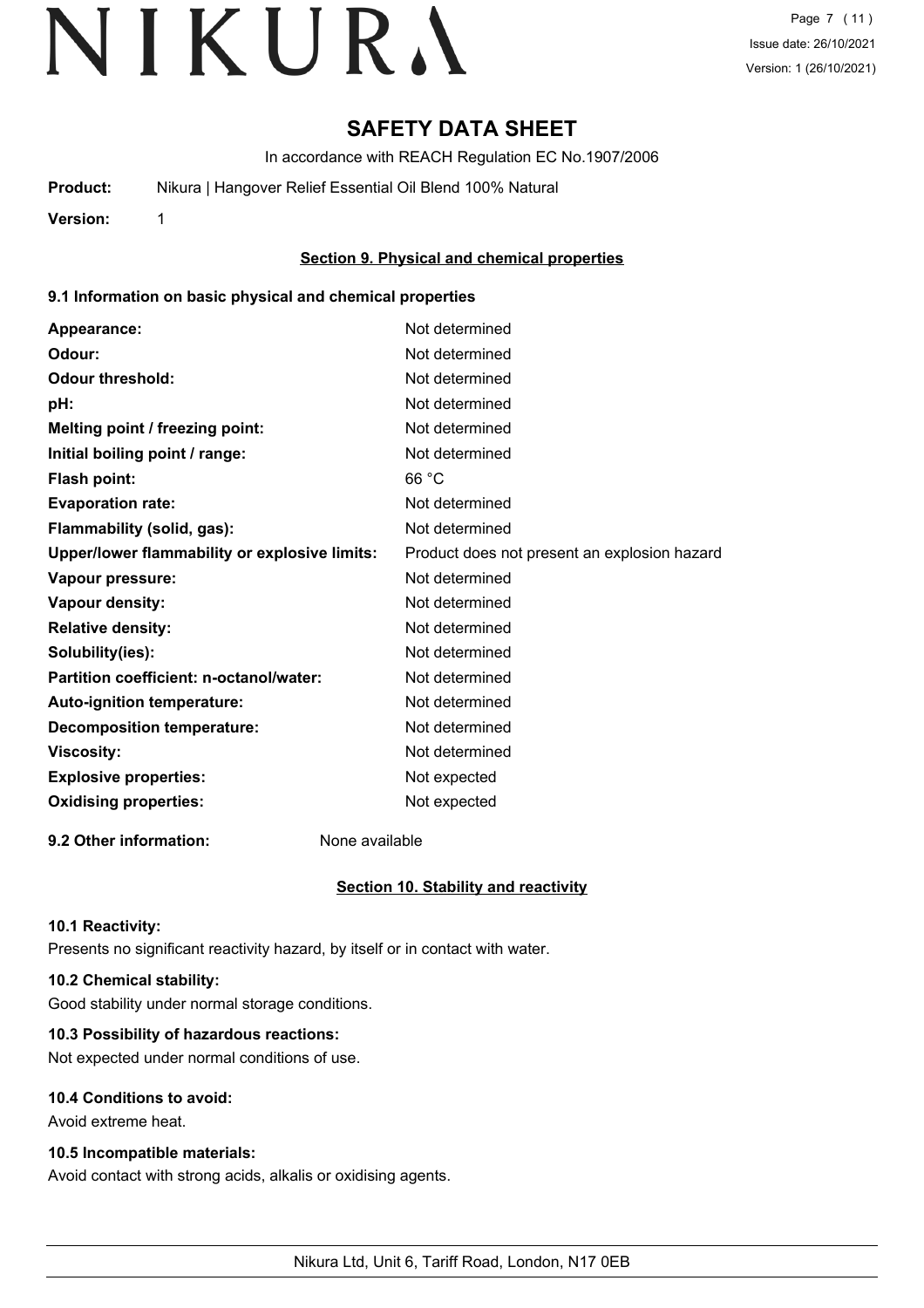## **SAFETY DATA SHEET**

In accordance with REACH Regulation EC No.1907/2006

| Nikura   Hangover Relief Essential Oil Blend 100% Natural<br>Product: |
|-----------------------------------------------------------------------|
|-----------------------------------------------------------------------|

**Version:** 1

**10.6 Hazardous decomposition products:**

Not expected.

#### **Section 11. Toxicological information**

#### **11.1 Information on toxicological effects**

This mixture has not been tested as a whole for health effects. The health effects have been calculated using the methods outlined in Regulation (EC) No 1272/2008 (CLP).

| <b>Acute Toxicity:</b>                    | Based on available data the classification criteria are not met. |  |  |
|-------------------------------------------|------------------------------------------------------------------|--|--|
| <b>Acute Toxicity Oral</b>                | >5000                                                            |  |  |
| <b>Acute Toxicity Dermal</b>              | >5000                                                            |  |  |
| <b>Acute Toxicity Inhalation</b>          | Not Available                                                    |  |  |
| <b>Skin corrosion/irritation:</b>         | Skin Corrosion / Irritation Category 2                           |  |  |
| Serious eye damage/irritation:            | Eye Damage / Irritation Category 2                               |  |  |
| <b>Respiratory or skin sensitisation:</b> | Sensitization - Skin Category 1                                  |  |  |
| Germ cell mutagenicity:                   | Based on available data the classification criteria are not met. |  |  |
| <b>Carcinogenicity:</b>                   | Based on available data the classification criteria are not met. |  |  |
| <b>Reproductive toxicity:</b>             | Based on available data the classification criteria are not met. |  |  |
| <b>STOT-single exposure:</b>              | Based on available data the classification criteria are not met. |  |  |
| <b>STOT-repeated exposure:</b>            | Based on available data the classification criteria are not met. |  |  |
| <b>Aspiration hazard:</b>                 | <b>Aspiration Hazard Category 1</b>                              |  |  |

#### **Information about hazardous ingredients in the mixture**

| Ingredient                   | <b>CAS</b> | EC                | <b>LD50/ATE Oral</b> | LD50/ATE<br><b>Dermal</b> | LC50/ATE<br><b>Inhalation</b> | <b>LC50</b><br>Route    |
|------------------------------|------------|-------------------|----------------------|---------------------------|-------------------------------|-------------------------|
| Terpinen-4-ol                | 562-74-3   | $ 209 - 235 - 5 $ | 1300                 | 2500                      | 11                            | <b>Not</b><br>available |
| $\ $ -. $\beta$ .-Bisabolene | 495-61-4   |                   | Not available        | Not available             | 11                            | <b>Not</b><br>available |
| II-Menthone                  | 14073-97-3 | 237-926-1         | 500                  | Not available             | Not available                 | <b>Not</b><br>available |

Refer to Sections 2 and 3 for additional information.

#### **Section 12. Ecological information**

#### **12.1 Toxicity:**

| Toxic to aquatic life with long lasting effects. |               |
|--------------------------------------------------|---------------|
| 12.2 Persistence and degradability:              | Not available |
| 12.3 Bioaccumulative potential:                  | Not available |
| 12.4 Mobility in soil:                           | Not available |

#### **12.5 Results of PBT and vPvB assessment:**

This substance does not meet the PBT/vPvB criteria of REACH, annex XIII.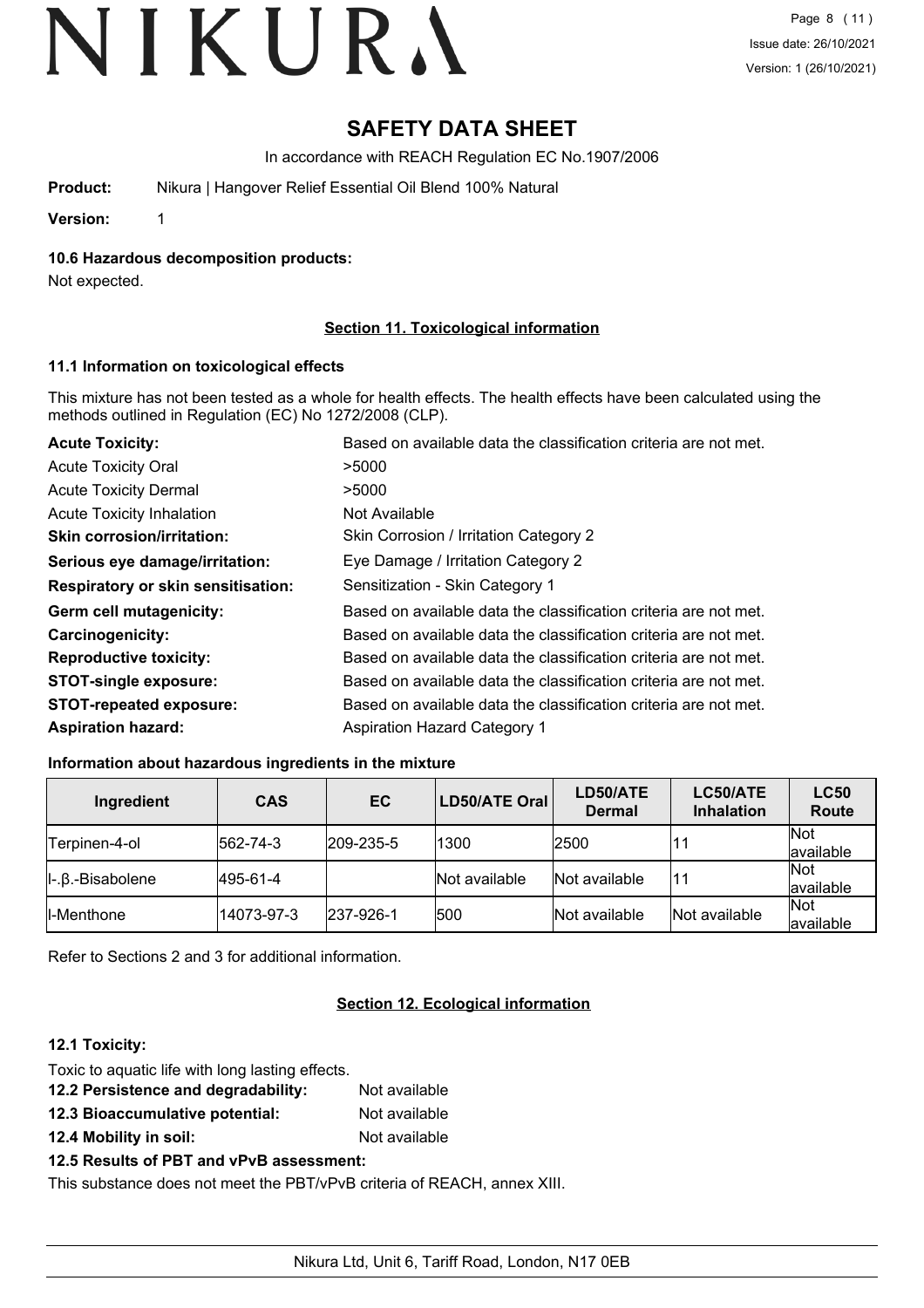### **SAFETY DATA SHEET**

In accordance with REACH Regulation EC No.1907/2006

| Nikura   Hangover Relief Essential Oil Blend 100% Natural<br>Product: |  |
|-----------------------------------------------------------------------|--|
|-----------------------------------------------------------------------|--|

**Version:** 1

**12.6 Other adverse effects:** Not available

**Section 13. Disposal considerations**

#### **13.1 Waste treatment methods:**

Dispose of in accordance with local regulations. Avoid disposing into drainage systems and into the environment. Empty containers should be taken to an approved waste handling site for recycling or disposal.

#### **Section 14. Transport information**

| 14.1 UN number:                                                               | UN3082                                                                          |
|-------------------------------------------------------------------------------|---------------------------------------------------------------------------------|
| 14.2 UN Proper Shipping Name:                                                 | ENVIRONMENTALLY HAZARDOUS SUBSTANCE, LIQUID, N.O.S.<br>(Camphene, alpha-Pinene) |
| 14.3 Transport hazard class(es):                                              | 9                                                                               |
| <b>Sub Risk:</b>                                                              |                                                                                 |
| 14.4. Packing Group:                                                          | Ш                                                                               |
| <b>14.5 Environmental hazards:</b>                                            | This is an environmentally hazardous substance.                                 |
| 14.6 Special precautions for user:                                            | None additional                                                                 |
| 14.7 Transport in bulk according to Annex II of MARPOL73/78 and the IBC Code: |                                                                                 |
| Not applicable                                                                |                                                                                 |

#### **Section 15. Regulatory information**

#### **15.1 Safety, health and environmental regulations/legislation specific for the substance or mixture** None additional

#### **15.2 Chemical Safety Assessment**

A Chemical Safety Assessment has not been carried out for this product.

#### **Section 16. Other information**

| <b>Concentration % Limits:</b>  | EH C2=49.95% EH C3=4.97% SCI 2=17.96% EDI 2=42.05% SS 1=4.52%<br>AH 1=76.32% |
|---------------------------------|------------------------------------------------------------------------------|
| <b>Total Fractional Values:</b> | EH C2=2.00 EH C3=20.12 SCI 2=5.57 EDI 2=2.38 SS 1=22.12 AH 1=1.31            |
| <i>Marita da dialecer</i>       |                                                                              |

**Key to revisions:**

Not applicable

#### **Key to abbreviations:**

| <b>Abbreviation</b> | Meaning                                                            |
|---------------------|--------------------------------------------------------------------|
| Acute Tox, 4        | Acute Toxicity - Oral Category 4                                   |
| Acute Tox, 4        | Acute Toxicity - Inhalation Category 4                             |
| Aquatic Acute 1     | Hazardous to the Aquatic Environment - Acute Hazard Category 1     |
| Aquatic Chronic 1   | Hazardous to the Aquatic Environment - Long-term Hazard Category 1 |
| Aquatic Chronic 2   | Hazardous to the Aquatic Environment - Long-term Hazard Category 2 |

#### Nikura Ltd, Unit 6, Tariff Road, London, N17 0EB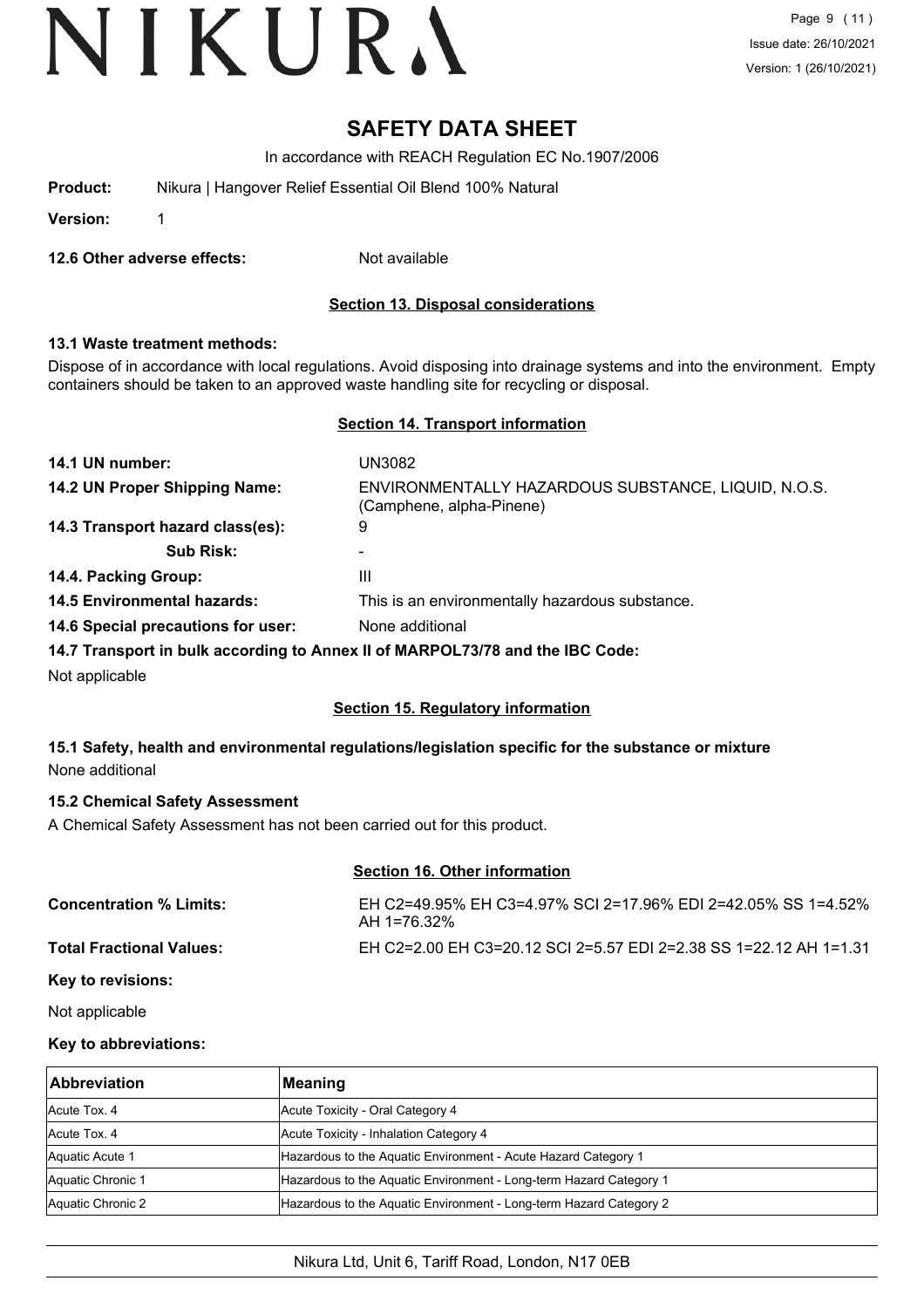## **SAFETY DATA SHEET**

In accordance with REACH Regulation EC No.1907/2006

**Product:** Nikura | Hangover Relief Essential Oil Blend 100% Natural

#### **Version:** 1

| Aquatic Chronic 3 | Hazardous to the Aquatic Environment - Long-term Hazard Category 3         |
|-------------------|----------------------------------------------------------------------------|
| Aquatic Chronic 4 | Hazardous to the Aquatic Environment - Long-term Hazard Category 4         |
| Asp. Tox 1        | <b>Aspiration Hazard Category 1</b>                                        |
| Eye Dam. 1        | Eye Damage / Irritation Category 1                                         |
| Eye Irrit. 2      | Eye Damage / Irritation Category 2                                         |
| Flam. Liq. 3      | Flammable Liquid, Hazard Category 3                                        |
| Flam. Sol. 2      | Flammable Solid, Hazard Category 2                                         |
| H226              | Flammable liquid and vapour.                                               |
| H <sub>228</sub>  | Flammable solid.                                                           |
| H302              | Harmful if swallowed.                                                      |
| H304              | May be fatal if swallowed and enters airways.                              |
| H315              | Causes skin irritation.                                                    |
| H317              | May cause an allergic skin reaction.                                       |
| H318              | Causes serious eye damage.                                                 |
| H319              | Causes serious eye irritation.                                             |
| H332              | Harmful if inhaled.                                                        |
| H336              | May cause drowsiness or dizziness.                                         |
| H361              | Suspected of damaging fertility or the unborn child (exposure route).      |
| H371              | May cause damage to organs (organs, exposure route).                       |
| H400              | Very toxic to aquatic life.                                                |
| H410              | Very toxic to aquatic life with long lasting effects.                      |
| H411              | Toxic to aquatic life with long lasting effects.                           |
| H412              | Harmful to aquatic life with long lasting effects.                         |
| H413              | May cause long lasting harmful effects to aquatic life.                    |
| P202              | Do not handle until all safety precautions have been read and understood.  |
| P210              | Keep away from heat, sparks, open flames and hot surfaces. - No smoking.   |
| P233              | Keep container tightly closed.                                             |
| P240              | Ground/bond container and receiving equipment.                             |
| P241              | Use explosion-proof electrical, ventilating and lighting equipment.        |
| P242              | Use only non-sparking tools.                                               |
| P243              | Take precautionary measures against static discharge.                      |
| P <sub>260</sub>  | Do not breathe vapour or dust.                                             |
| P <sub>261</sub>  | Avoid breathing vapour or dust.                                            |
| P <sub>264</sub>  | Wash hands and other contacted skin thoroughly after handling.             |
| P270              | Do not eat, drink or smoke when using this product.                        |
| P271              | Use only outdoors or in a well-ventilated area.                            |
| P272              | Contaminated work clothing should not be allowed out of the workplace.     |
| P273              | Avoid release to the environment.                                          |
| P <sub>280</sub>  | Wear protective gloves/eye protection/face protection.                     |
| P301/310          | IF SWALLOWED: Immediately call a POISON CENTER or doctor/physician.        |
| P301/312          | IF SWALLOWED: call a POISON CENTER or doctor/physician if you feel unwell. |
| P302/352          | IF ON SKIN: Wash with plenty of soap and water.                            |